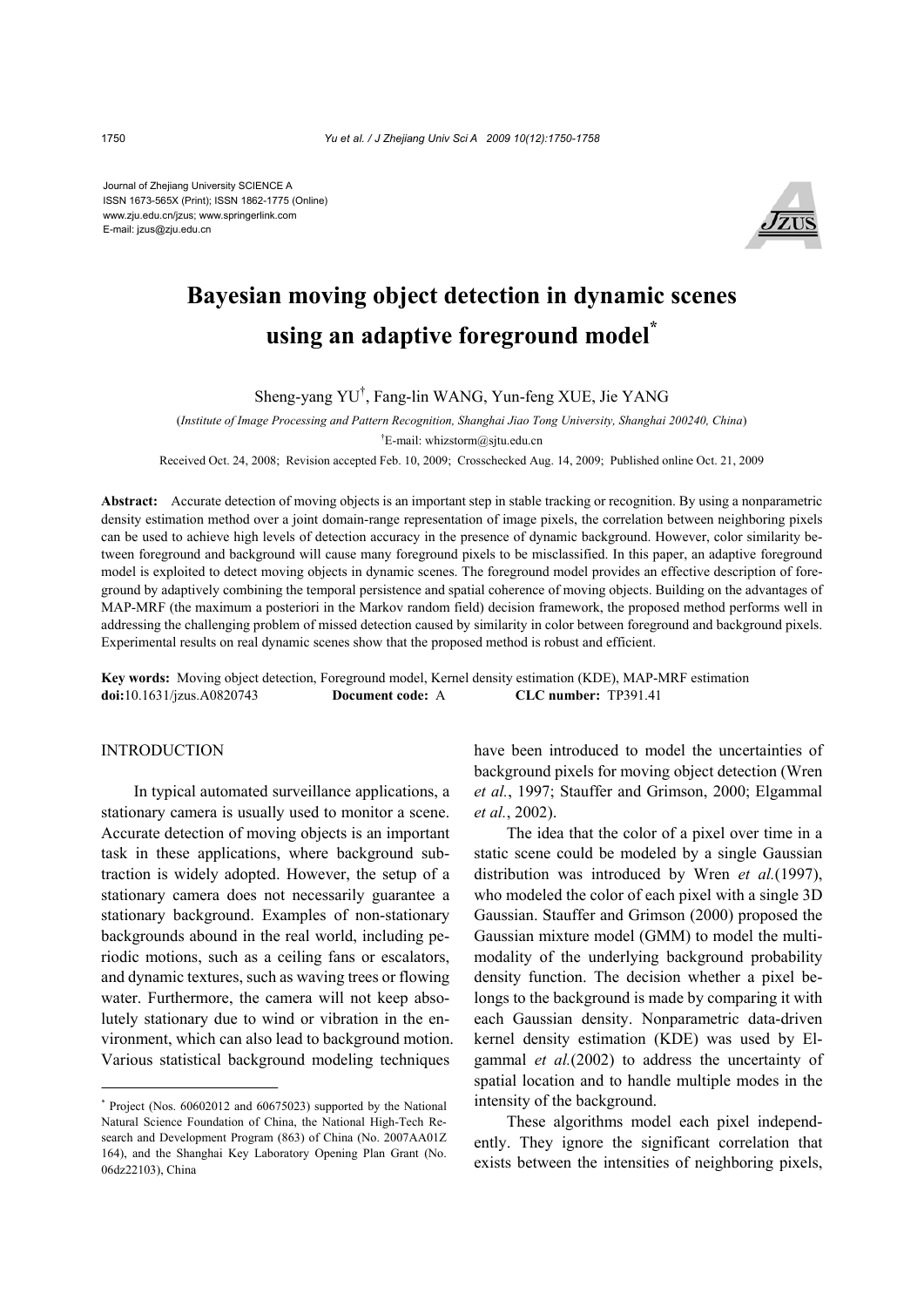which can be used to achieve higher detection accuracy in the presence of dynamic background. To address the issue, Sheikh and Shah (2005) modeled background as a single probability density distribution using a nonparametric KDE method over a joint domain-range representation of image pixels. Furthermore, they explicitly modeled the foreground in a fashion consistent with the background model to augment the detection of objects. Finally, instead of directly applying a threshold to membership probabilities, a MAP-MRF (the maximum a posteriori in the Markov random field) decision framework was proposed in which the background and foreground models were combined in a Bayesian framework. It has been shown that joint domain-range scene modeling based on nonparametric KDE is better than the previously proposed methods. Sheikh's moving object detection scheme performs suitably well in several challenging situations.

However, in real world scenes the observed color features generated by the foreground and background often overlap strongly in the same position (Fig.1). Most existing statistical object detection algorithms (Wang and Tan, 2002; Mahamud, 2006; Sun *et al.*, 2006; Lu and Hager, 2007) present a weak description of foreground. Though Sheikh and Shah (2005) used the temporal persistence of moving objects to model



**Fig.1 An example of foreground and background color overlapping in a dynamic scene** 

(a) A frame of the fountain sequence; (b) A background image of (a); (c) and (d) are intensity histograms of the region the foreground, many foreground pixels are still misclassified when their color distribution is similar to that of the background pixels. A large number of misclassified pixels, which cannot be simply repaired by morphological operators, will destroy the structure of foreground objects and inevitably affect the consequent object recognition or analysis.

Since the missed foreground detection is far more severe than false foreground detection using the energy minimization framework (Sheikh and Shah, 2005), the motivation for our work is to improve the detection of foreground in situations where the foreground and background have similar color distributions and in the meantime prevent any increase in false foreground detection. In this paper, an accurate foreground modeling method is proposed, which adaptively combines the temporal persistence and spatial coherence of moving objects. Then, the adaptive foreground model is competitively used in a MAP-MRF decision framework to detect moving objects in dynamic scenes. Definitive experiments show that the proposed algorithm can model foreground adaptively and achieve accurate detection of moving objects in dynamic scenes.

# BAYESIAN MOVING OBJECT DETECTION FORMULATION

For a video sequence taken by a fixed camera, each frame image contains *N* pixels. Let *S* be the set of indices referring to each of the *N* pixels. Given a set of observations  $I = {I_1, I_2, ..., I_i, ..., I_N}$ , *i*∈*S* of the current frame at time-step *t*, the task of object detection is to assign a label  $l_i \in \{0 \text{ (background)}\}$ , 1 (foreground)} to each pixel  $i \in S$ , and obtain  $l = \{l_1, l_2, ...,$  $l_i, ..., l_N$ .

In most published studies, object detection was attempted by first modeling the conditional distribution  $p(I_i|l_i)$  of feature value  $I_i$  at each pixel *i* independently. The model used can be either parametric (Wren *et al.*, 1997; Stauffer and Grimson, 2000) or nonparametric (Elgammal *et al.*, 2002; Sheikh and Shah, 2005) based on a past window of observed feature values at the given pixel. The background and foreground models will be detailed presently. Assume that the observed feature value of image pixels is conditionally independent given *l*, thus,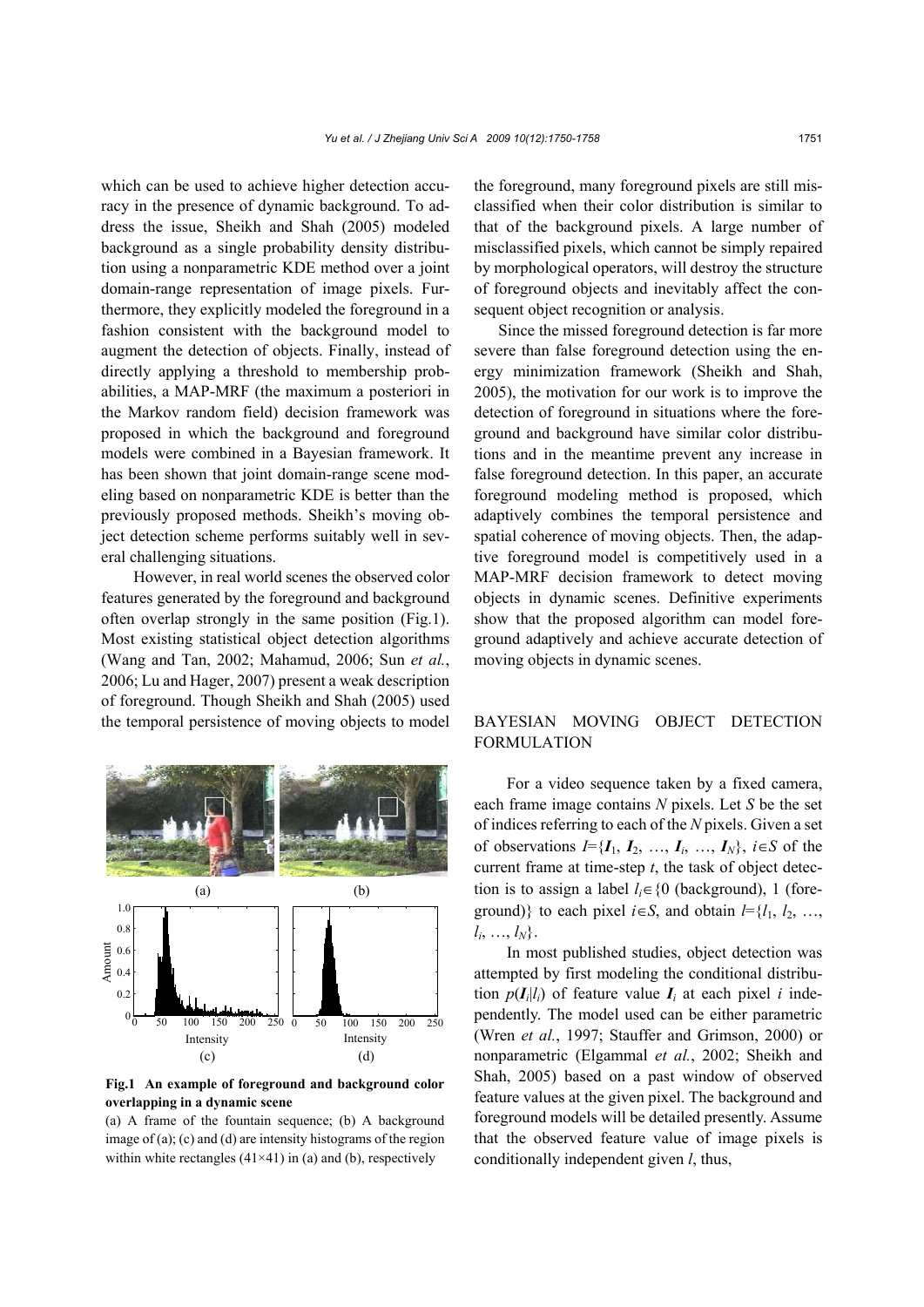$$
p(I | l) = \prod_{i=1}^{N} p(I_i | l_i).
$$
 (1)

However, it is clear that neighboring labels are strongly dependent on each other. The neighborhood consistency can be modeled with a Markov random field (MRF) prior on the labels:

$$
P(l) \propto \prod_{i=1}^{N} \prod_{j \in \mathcal{E}_i} \varphi(i, j), \tag{2}
$$

$$
\varphi(i,j) = \exp\left(\lambda (l_i l_j + (1 - l_i)(1 - l_j))\right),\tag{3}
$$

where *λ* determines the pair-wise interaction strength among neighbors and  $\varepsilon_i$  is the four-neighborhood of pixel *i*.

Given the MRF prior and the likelihood model above, moving object detection in a given frame reduces to a maximum a posteriori (MAP) *P*(*l*|*I*) solution. According to the Bayes rule, the posterior is equivalent to

$$
P(l | I) = \frac{\prod_{i=1}^{N} p(I_i | I_i) \exp\left(\sum_{i=1}^{N} \sum_{j \in \varepsilon_i} \lambda(I_i I_j + (1 - I_i)(1 - I_j))\right)}{P(I)},
$$
\n(4)

where  $P(I)$  is the density of *I*, which is a constant when *I* is given. Finally, the MAP estimate is the binary image that maximizes function Eq.(4). The discrete cost function Eq.(4) can be solved for the global optimum using standard graph-cut algorithms (Greig *et al.*, 1989; Kolmogorov and Zabih, 2004).

# OBJECT DETECTION METHOD USING AN ADAPTIVE FOREGROUND MODEL

In the following subsections, the foreground and background models in Sheikh and Shah (2005) are reviewed and then the proposed foreground model is presented. Finally the complete object detection schedule is introduced.

## **Joint domain-range based KDE model**

In most previous work, only the background feature distribution  $p(I_i|I_i=0)$  has been explicitly modeled using a past window of observed feature values that were labeled background in previous frames. To model the foreground, a uniform threshold value is often implicitly assumed, i.e.,  $p(I_i|I_i=1)=\gamma$ .

$$
\gamma = \begin{cases} 1/(NC), \text{ joint domain-range based KDE model,} \\ 1/C, \text{ range based KDE model,} \end{cases}
$$

(5)

where *N* is the number of pixels of a frame and *C* is the number of possible color values. Sheikh and Shah (2005) defined *γ* as 1/(*NC*), which means that at any time a foreground pixel can have any color at any location in the image with a uniform probability. However, this foreground model does not take into account the knowledge gained from the objects detected in previous frames. Their foreground is also modeled in exactly the same manner as the background using a past window of observations that were labeled foreground in the previous frames.

The observation of image pixels is represented by  $I_i \in \mathbb{R}^5$ ,  $i \in S$ . The feature vector  $I_i$  is a joint domainrange representation, where the space of the image lattice,  $(x, y)$ , is domain, and some color space, for instance  $(r, g, b)$ , is the range. By adopting the joint domain-range representation, a single KDE model can be used for the entire background or foreground *fR*,*G*,*B*,*X*,*Y*(*r*, *g*, *b*, *x*, *y*).

The background model is built from the sample set  $\psi_b = \{I_1^b, I_2^b, ..., I_n^b\}$ , which contains all the background pixels. The parameter  $K<sub>b</sub>$  ensures that the algorithm remains adaptive to slower change and corresponds to the learning rate of the detection algorithm. A kernel density estimator is built by assigning an appropriate kernel to each of these samples (Parzen, 1962). The probability that estimation point *Ii* belongs to the background is given as

$$
p(I_i | I_i = 0) = p(I_i | \psi_b) = \frac{1}{n} \sum_{j=1}^n \varphi_H(I_i - I_j^b).
$$
 (6)

Here,  $\varphi_H(X) = |H|^{-1/2} \varphi(H^{-1/2}X)$ ,  $\varphi$  is a *d*-variate kernel function, and  $H$  is a symmetric positive definite  $d \times d$  bandwidth matrix (Wand and Jones, 1995). The *d*-variate Gaussian density with zero mean and unity variance is used as the kernel *φ*. To reduce computation, it is assumed that matrix  $H$  is diagonal,  $H = \text{diag} \{\sigma_{\text{R}}^2, \sigma_{\text{R}}^2, \sigma_{\text{R}}^2, \sigma_{\text{D}}^2, \sigma_{\text{D}}^2\}.$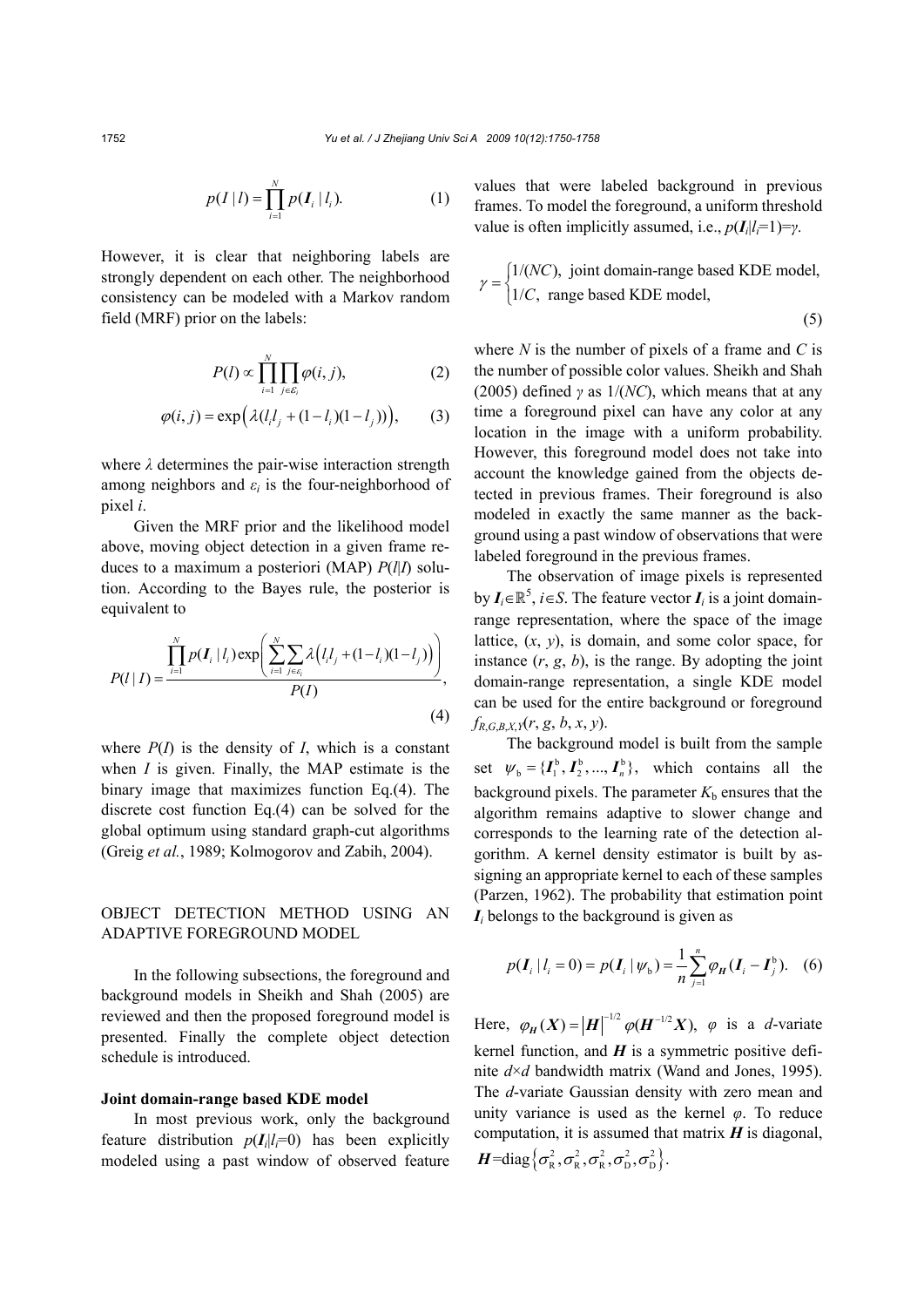The foreground model is constructed in a fashion consistent with the background model: a domainrange nonparametric density  $\psi_f = \{I_1^f, I_2^f, ..., I_m^f\}$ , contains all the object pixels that appeared in the last  $K_f$  frames before time-step  $t$ .

$$
p(I_i | \psi_f) = \frac{1}{m} \sum_{j=1}^{m} \varphi_H (I_i - I_j^f). \tag{7}
$$

Once a foreground region is detected in the previous frame, there is an increased probability of observing a foreground region in the current frame, in the same proximity and with a similar color distribution. However, the uniform model can be used to detect objects which newly appear in the scenes. Thus, foreground probability is expressed as a mixture of the uniform value and the kernel density function:

$$
p(I_i | l_i = 1) = \alpha \gamma + (1 - \alpha) p(I_i | \psi_f), \qquad (8)
$$

where  $\alpha \ll 1$  is the mixture weight with a fixed value.

## **Novel foreground model**

Sheikh and Shah (2005) explicitly modeled the foreground with the mixture of a uniform distribution and the kernel density function to augment the detection of objects. When the object pixels and the background pixels have a similar color, the uniform foreground model (Eq.(5)) or the mixture foreground model (Eq.(8)) cannot model the foreground discriminatively. When the foreground model and background model are used competitively, many false detections are usually produced. Figs.2a and 2b show the detection result of Sheikh's algorithm and the uniform foreground model for Fig.1a. It is clear that the head and left hand of the walker are seriously misclassified, because of their similar color distribution.

To solve this problem, we introduce the spatial color feature of foreground objects in the current frame to the foreground model. The theory that neighboring pixels belonging to foreground should have similar color in a frame is used in our approach. Thus, if the color statistics of the nearby foreground pixels can be estimated, the constraint of spatial color can be used in the foreground model to enhance its discrimination.

(d) (e)  $(f)$  (g) (c) (a) (b) 0 0  $50$ 100 150 200 250 50 100 150 200 250  $\Omega$ 50 100 150 200 250  $\frac{100}{50}$   $\frac{100}{7}$   $\frac{100}{7}$ *b*  $\circ$  Central pixel  $*$  FPG element  $+$  The other neighboring pixel **\*** FPG element

**Fig.2 (a) Detection result using Sheikh's algorithm; (b) Result obtained using the uniform foreground model; (c) Determination of FPG (foreground peer group) for the pixel at the center of Fig.1a; (d) Background negative log-likelihood map; (e) Foreground likelihood map of the FPG based Gaussian foreground model; (f) Result obtained by the proposed method; (g) Original masked image**

The spatial color model of a given pixel is learned from the nearby foreground pixels, which are identified by a simple likelihood ratio classifier. With the KDE based joint domain-range background model, we can mark the pixel that has a low log-likelihood ratio value as 'definite foreground'. The classifier is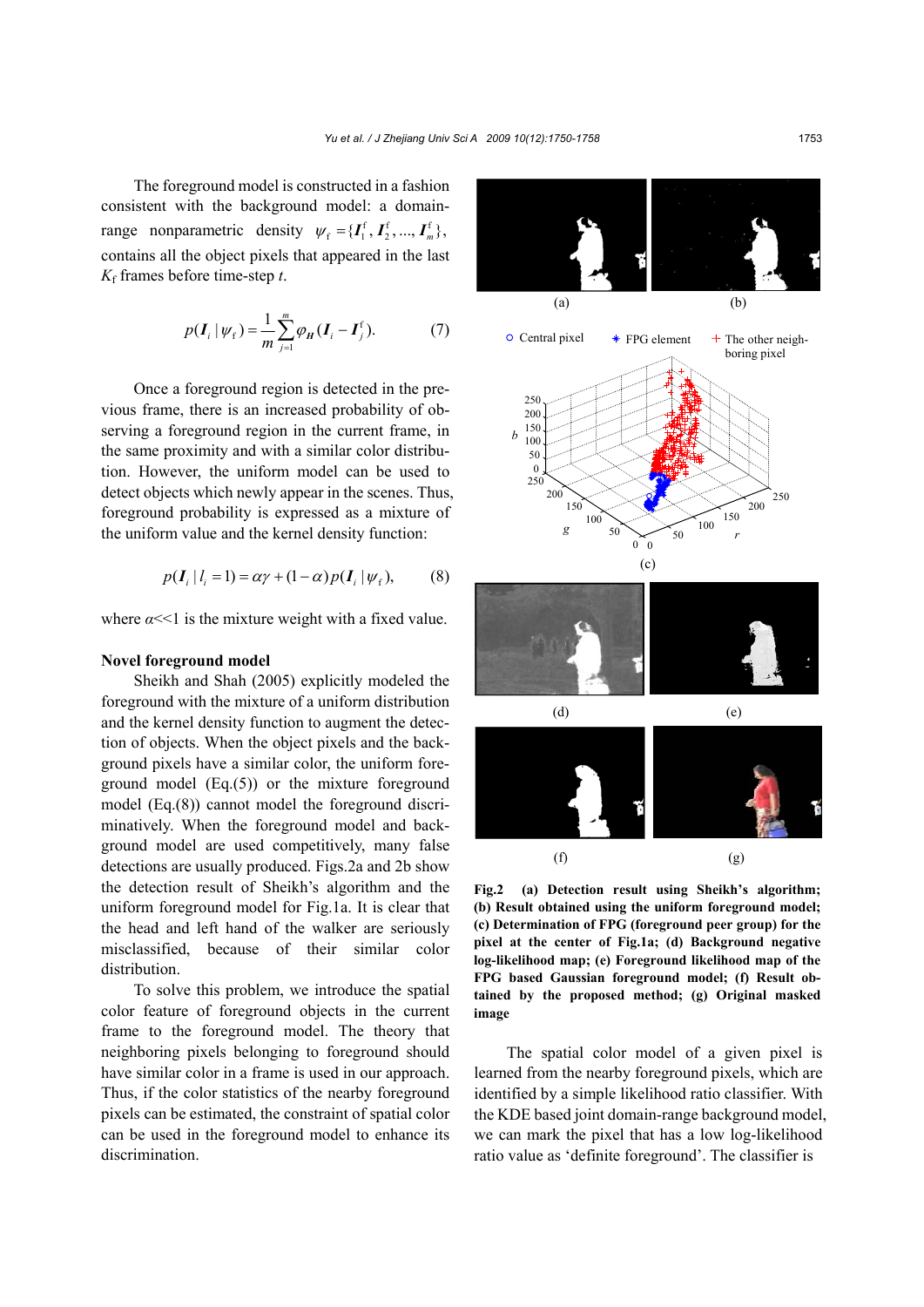$$
\delta(i) = \begin{cases} 1, & -\ln \frac{p(I_i \mid \psi_b)}{\gamma} > \kappa, \\ 0, & \text{otherwise,} \end{cases}
$$
(9)

where  $\kappa$  is the threshold and is set to zero, which means the background is less likely than the foreground. Fig.2b is the result of this classifier. Let *F* denote the set of pixels marked as 'definite foreground' in the current frame,  $F=\{i|i\in S, \delta(i)=1\}$ . Let  $N_i$ be the set of pixels in a *w*×*w* window centered at pixel *i*. Therefore,  $F_i = F \cap N_i$  is defined as the neighboring foreground pixels of pixel *i*. Then, the foreground peer group (FPG)  $F_i^{PG}$  can be constructed which consists of pixels with similar colors to the pixel *i* in *Fi*. The concept of a peer group was proposed by Deng *et al.*(1999). They used the peer group pixels to estimate the filtering result and a Fisher's discriminant estimation based approach to construct the peer group for each pixel. For computational reduction, the construction of a peer group can be simplified to finding pixels whose color values are close enough to the central pixel. Namely,  $F_i^{PG} = \{j | j \in F_i, \|\tilde{I}_i - \tilde{I}_j\| < \tau\}.$ 

Here,  $\tilde{I}_i$  is a 3D color vector of pixel *i*, ignoring the domain information of feature vector  $I_i$ . Fig.2c shows the determination of FPG for the central pixel of the rectangle region in Fig.1a in RGB color space. *τ* is set to 60.

To calculate the foreground probability of pixel *i* in the current frame using the local foreground color distribution, a Gaussian distribution is used to model the local foreground color over the FPG, i.e.,  $p_{\text{FPG}}(\tilde{\bm{I}}_i) = N(\tilde{\bm{I}}_i | \mu_i, \Sigma_i).$ 

The FPG-based Gaussian foreground model can handle the local color coherence of objects effectively, but it will also bring some false foreground detection. However, the main problem of the joint domain-range based KDE foreground model is the low discriminative capability of similar color distributions. Therefore, our foreground model approach is to combine the temporal persistence and the spatial coherence of moving objects adaptively:

$$
p(\boldsymbol{I}_i | l_i = 1) = \alpha_i' p_{\text{FPG}}(\tilde{\boldsymbol{I}}_i) + (1 - \alpha_i') p(\boldsymbol{I}_i | \boldsymbol{\psi}_f), \quad (10)
$$

where  $\alpha'_{i}$  is the mixture weight, which is a trade-off between the FPG-based Gaussian model and the joint domain-range based KDE model. If the foreground and background colors can be well separated, it should rely more on the second term; otherwise, it should rely on the first term. For this purpose, we adaptively mix two models based on the discriminative capabilities of the joint domain-range based foreground and background models. Our adaptive mixture is

$$
\alpha'_{i} = \exp\left(-\left|\ln\frac{p(I_{i} | \psi_{f})}{p(I_{i} | \psi_{b})}\right|\right).
$$
 (11)

If the foreground and background colors can be well separated, i.e., the likelihood difference is large, the mixture weight  $\alpha'$  is set to be small, and the foreground model is set to rely more on the joint domain-range based KDE model. Otherwise, <sup>α</sup>*<sup>i</sup>* ′ is large and the foreground model relies more on the FPG-based Gaussian model.

Fig.2d shows the background negative loglikelihood map of Fig.1a. Fig.2e is the foreground log-likelihood map of the FPG-based Gaussian foreground model.

#### **Object detection schedule**

Instead of using only likelihoods, prior information of neighborhood spatial context is enforced in a MAP-MRF framework. Sheikh and Shah (2005) provided a good object detection scheme which we have also used. The complete object detection algorithm consists of a detection step and a model update step, described as follows:

Detection step: compute  $p(I_i|I_i=0)$  (Eq.(6)) and  $p(I_i|I_i=1)$  (Eq.(10)), and then maximize Eq.(4) by the graph-cut algorithm.

Model update step: remove all pixels in  $\psi_f$  from  $K_f$  frames ago and append all pixels detected as foreground in the current frame to  $\psi_f$ , remove all pixels in  $\psi_b$  from  $K_b$  frames ago, and append all pixels of the current frame to  $\psi$ <sub>b</sub>.

Fig.2f is the result obtained by the proposed method and Fig.2g is the original masked image. The problem of misclassified regions of the walker is resolved, and no obvious false foreground detection is produced.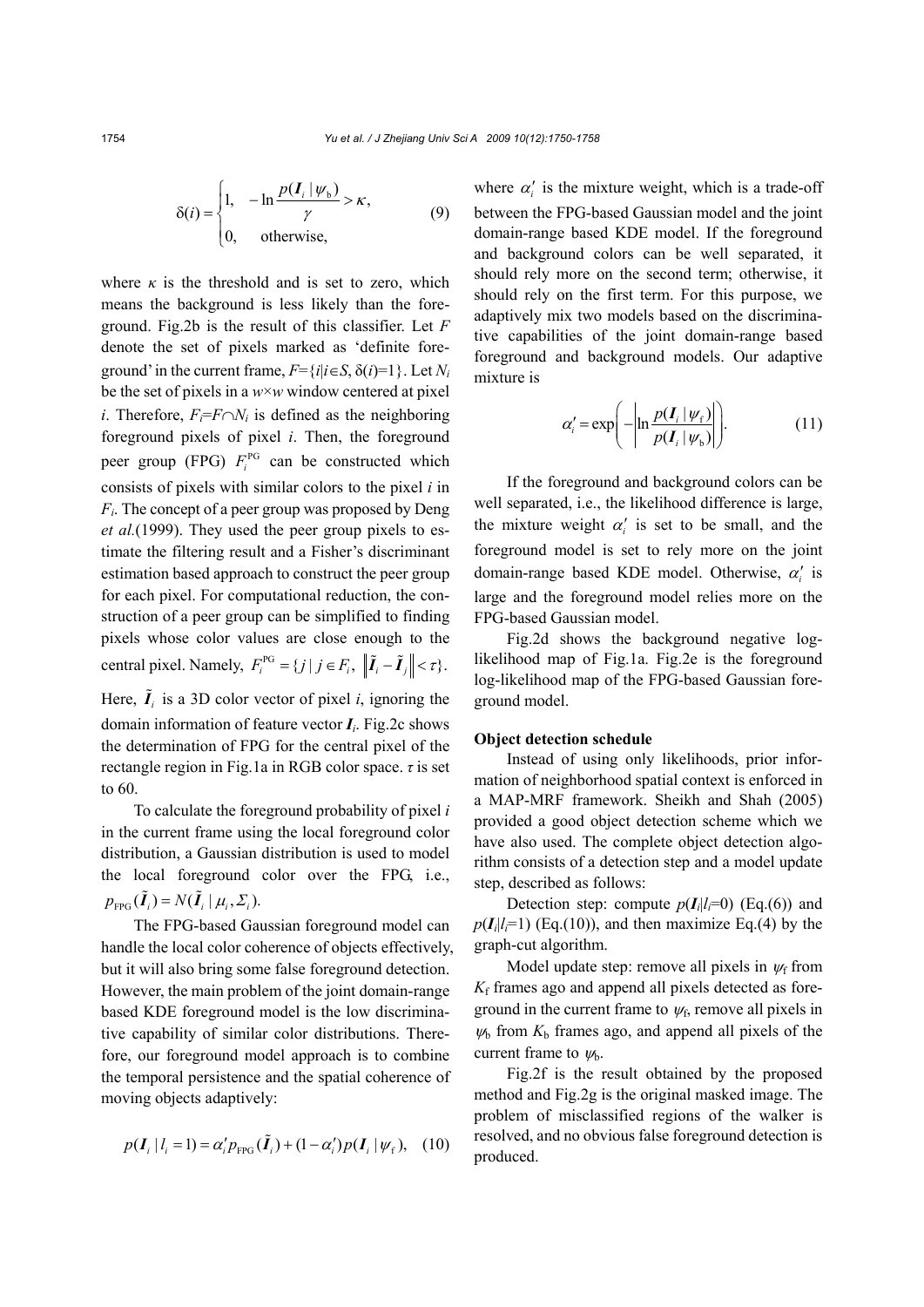# EXPERIMENTAL RESULTS

The algorithm was tested on three sequences with dynamic scenes on a PC with 2.8 GHz CPU and 1 GB RAM. Our C programming language implementation of the proposed approach using the adaptive foreground model can process about 3 to 4 frames/s for a frame size of 360×240.

For all the results, the bandwidth matrix *H* was parameterized as a diagonal matrix with three equal variances pertaining to the range, represented by  $\sigma_{\rm R}^2$ and two equal variances pertaining to the domain, represented by  $\sigma_{\rm p}^2$ . The value used in the experiment was  $(\sigma_R^2, \sigma_D^2) = (16, 25)$ . The parameters  $K_b$  and  $K_f$ were set to 20 and 3, respectively. The size of the neighborhood window could be evaluated based on the bounding rectangle obtained by the coarse detected result with Eq.(9), and *w* was set to 41 for the first sequence and 21, 31, and 41 for the second and third sequences. Because of the adaptive mixing factor of Eq.(10), our foreground model can adjust the rate between the FPG-based Gaussian model and joint domain-range based KDE model. If the neighborhood of the calculating FPG is large enough to gain the spatial coherence constraint, the proposed foreground model is not sensitive to *w*.

The threshold *τ* which defines the maximum distance of color between pixels of FPG was set to 60 in the experiments. It is stressed that no morphological operators were used in the experiment. The experimental results for the proposed method, the GMM, and Sheikh's method are compared qualitatively and quantitatively.

### **Qualitative analysis**

The fountain sequence (Sheikh and Shah, 2005) contains three sources of dynamic textures: tree branch oscillation, fountains, and the shadow of the tree on the grass below. Three frames typical of the sequence are shown in the top row of Fig.3. The experimental results for the proposed method, the GMM, and Sheikh's method are also shown in Fig.3.

The results of the GMM (Fig.3, second row) contain not only missed foreground detection but also false foreground detection. With this method, it is not easy to keep a balance between missed and false detection in a dynamic scene like the fountain sequence.

The results of Sheikh's algorithm are consistent with previous analyses. Many misclassified foreground pixels are generated because they have a color distribution similar to the background. The misclassified foreground pixels (Fig.3, fourth row) are corrected while preventing an increase in the false foreground detection.



**Fig.3 The top row shows the original images of the fountain sequence, the second row shows the results obtained using a five-component Gaussian mixture model, and the third row shows the results obtained using Sheikh's algorithm. The fourth row shows the results obtained by the proposed method, and the fifth row shows the original masked image**

Fig.4 shows three successive frames and corresponding results of the car sequence, where a walker is moving in front of a similar-colored car. The object region is clearly split using Sheikh's algorithm. The proposed algorithm is able to correct most missed foreground detection and obtain an integrated object. The results also show that our method is not sensitive to the parameter *w*.

Fig.5 shows three successive frames and corresponding results of the hall sequence, where the challenge is the similar white color between the garment and the wall. The moving object can also be detected accurately by the proposed method.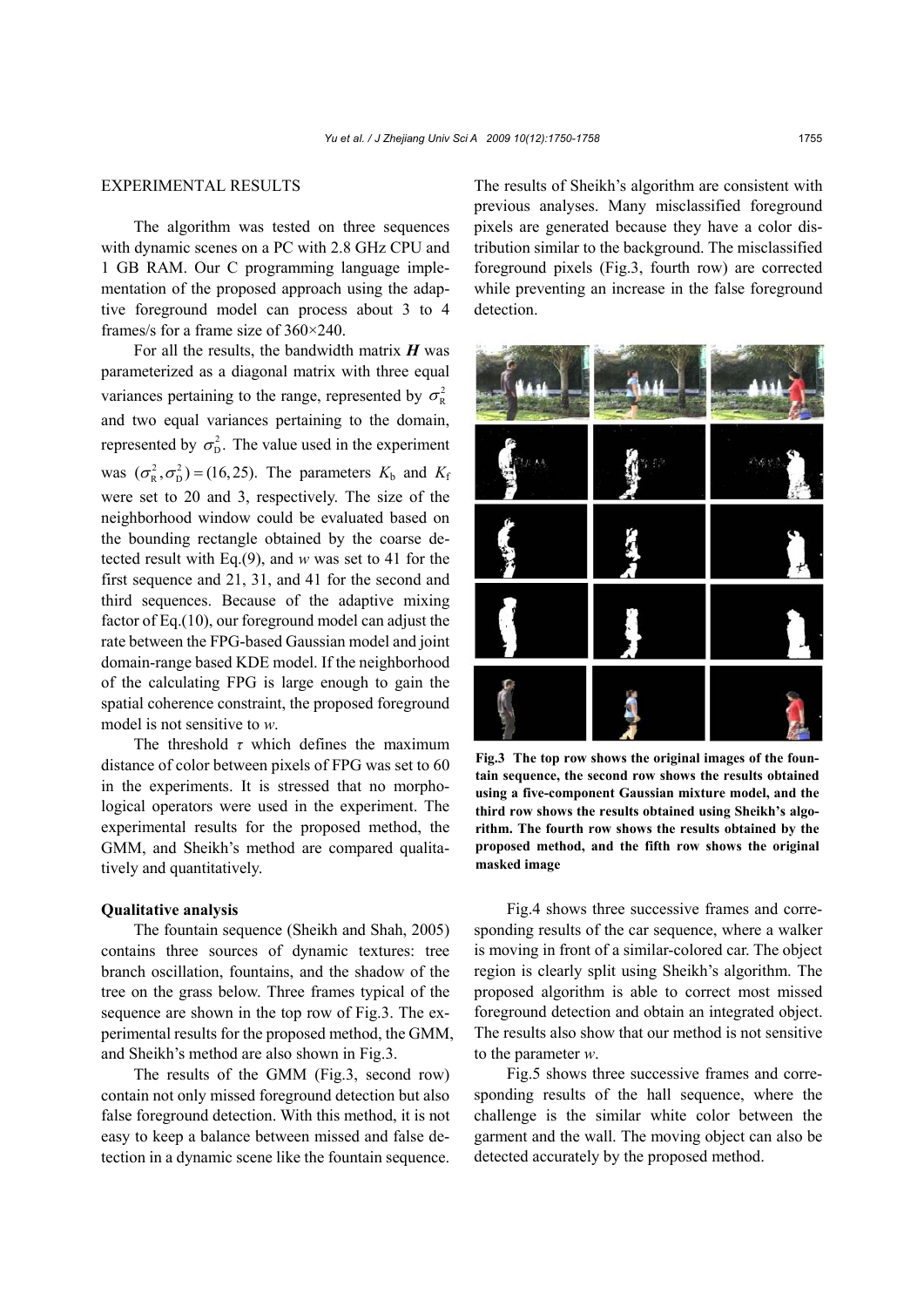

**Fig.4 The top row shows three successive images of the car sequence, the second row shows the results obtained using Sheikh's algorithm, and the third to fifth rows show the results obtained by the proposed method with** *w***=21, 31, and 41, respectively. The last row shows the ground truth images**

#### **Quantitative analysis**

To quantitatively evaluate the detection performance, we introduce precision and recall as

$$
Precision = \frac{Number of true positives detected}{Total number of positives detected},
$$
\n
$$
Recall = \frac{Number of true positives detected}{Total number of true positives in ground truth}.
$$

We manually segmented 30 successive frames of the car and hall sequences into foreground and background as ground truth data. The per-frame detection rates of the proposed algorithm and Sheikh's algorithm are shown in Figs.6 and 7. The detection recall and precision at each level of the proposed



**Fig.5 The top row shows three successive images of the hall sequence, the second row shows the results obtained using Sheikh's algorithm, and the third to fifth rows show the results obtained by the proposed method with** *w***=21, 31, and 41, respectively. The last row shows the ground truth images**

approach are also shown. The detection using only the background model is equal to Eq.(9). The loglikelihood ratio using both the background model and the proposed foreground model is

$$
L(i) = -\ln \frac{p(I_i \mid l_i = 1)}{p(I_i \mid l_i = 0)}.
$$

If  $L(i) > 0$ , *i* is labeled as foreground; otherwise, it is labeled as background.

With the car and hall sequences, the proposed method achieves detection accuracy similar to Sheikh's algorithm in terms of precision, and achieves higher detection accuracy in terms of recall. In other words, the missed foreground detection rate drops without any increase in false foreground detection.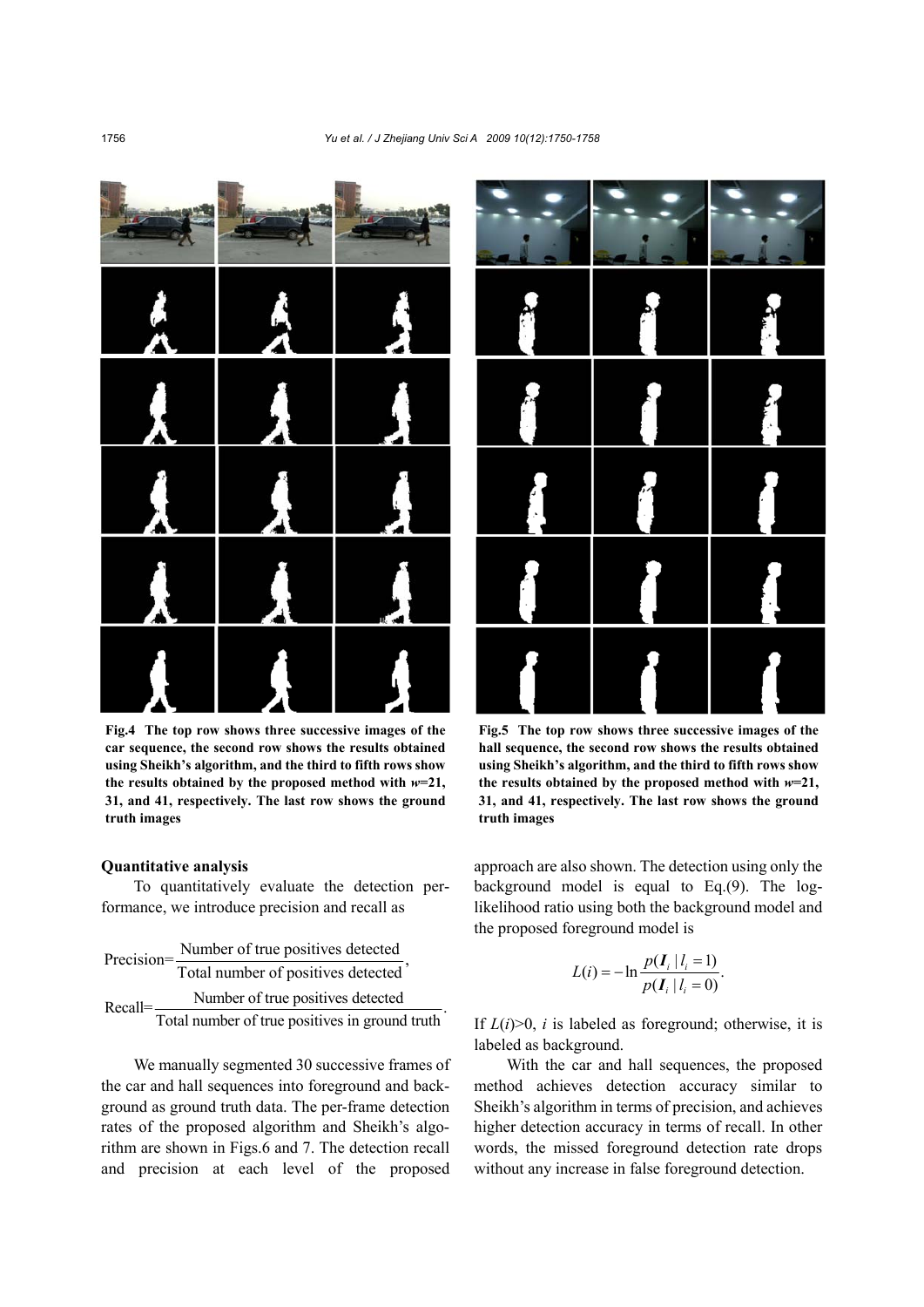

**Fig.6 Detection precision (a) and recall (b) for the car sequence**

## DISCUSSION AND CONCLUSION

In this paper, a foreground model is proposed that adaptively combines the temporal persistence and spatial coherence of a moving object. Building on the advantages of Sheikh's moving object detection framework, the proposed method performs well in the challenging situation of similar color in foreground and background pixels. Definitive experiments show that the proposed algorithm can model foreground effectively and improve the detection of objects while preventing any increase in false detection.

## ACKNOWLEDGEMENTS

The authors are very grateful to Xiang Zhang for data support and the anonymous reviewers for their valuable suggestions.

#### **References**

Deng, Y., Kenney, C., Moore, M.S., Manjunath, B.S., 1999. Peer Group Filtering and Perceptual Color Image Quantization. Proc. IEEE Int. Symp. on Circuits and Systems, **4**:21-24. [doi:10.1109/ISCAS.1999.779933]



**Fig.7 Detection precision (a) and recall (b) for the hall sequence**

- Elgammal, A., Harwood, D., Davis, L., 2002. Background and foreground modeling using nonparametric kernel density estimation for visual surveillance. *Proc. IEEE*, **90**(7): 1151-1163. [doi:10.1109/JPROC.2002.801448]
- Greig, D., Porteous, B., Seheult, A., 1989. Extract maximum a posteriori estimation for binary images. *J. Royal Stat. Soc. Ser. B*, **51**(2):271-279.
- Kolmogorov, V., Zabih, R., 2004. What energy functions can be minimized via graph cuts. *IEEE Trans. Pattern Anal. Mach. Intell.*, **26**(2):147-159. [doi:10.1109/TPAMI.2004. 1262177]
- Lu, L., Hager, G.D., 2007. A Nonparametric Treatment for Location/Segmentation Based Visual Tracking. IEEE Conf. on Computer Vision and Pattern Recognition, p.1-8. [doi:10.1109/CVPR.2007.382976]
- Mahamud, S., 2006. Comparing Belief Propagation and Graph Cuts for Novelty Detection. IEEE Computer Society Conf. on Computer Vision and Pattern Recognition, p.1154- 1159. [doi:10.1109/CVPR.2006.80]
- Parzen, E., 1962. On estimation of a probability density and mode. *Ann. Math. Statist.*, **33**(3):1065-1076. [doi:10. 1214/aoms/1177704472]
- Sheikh, Y., Shah, M., 2005. Bayesian modeling of dynamic scenes for object detection. *IEEE Trans. Pattern Anal. Mach. Intell.*, **27**(11):1778-1792. [doi:10.1109/TPAMI. 2005.213]
- Stauffer, C., Grimson, W., 2000. Learning patterns of activity using real-time tracking. *IEEE Trans. Pattern Anal. Mach.*